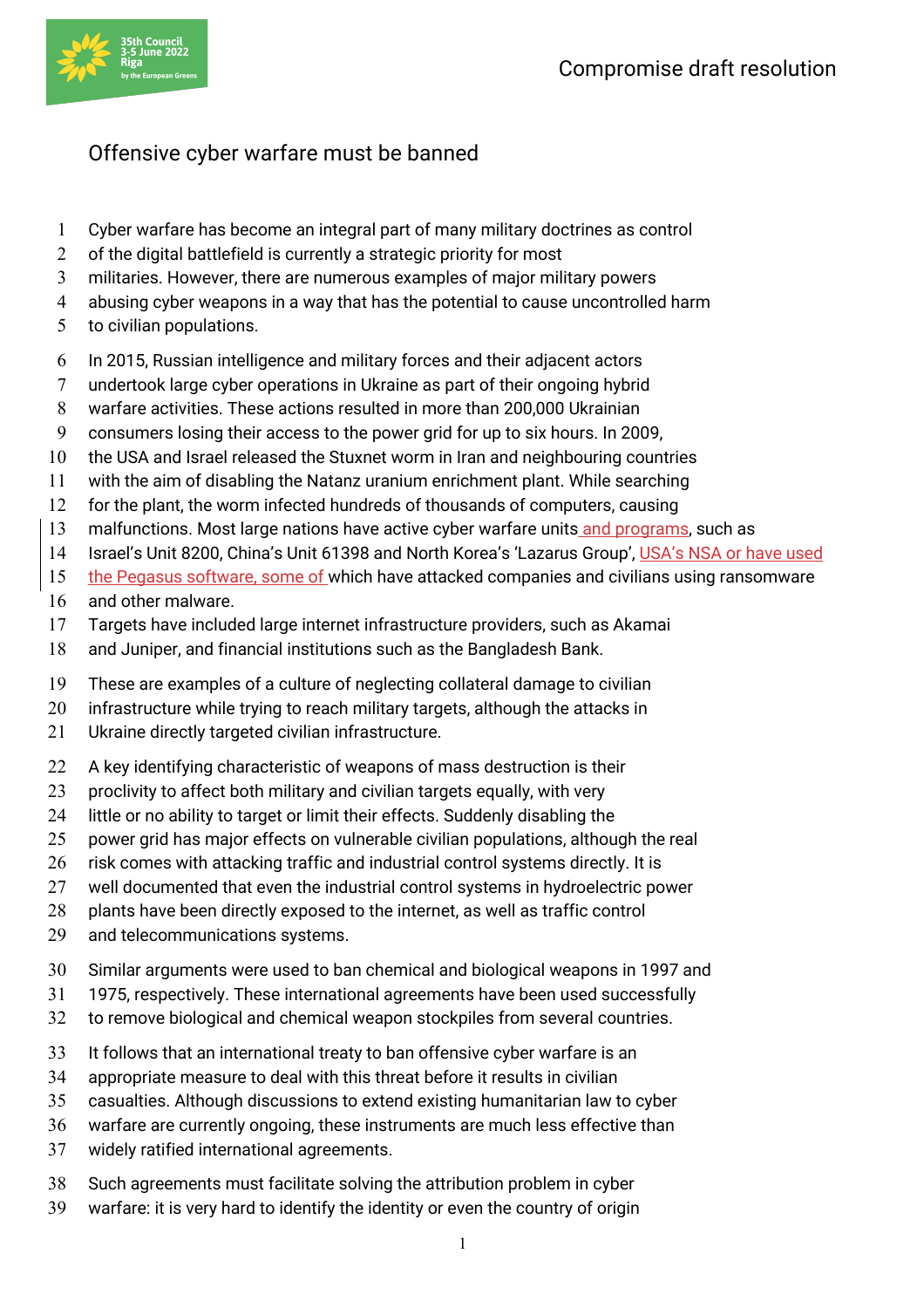

- of an attacker. Arms-length adjacent actors can be used to cover nation-state
- involvement while, on the other hand, there are proven cases where nation-states
- or non-government actors have tried to masquerade as other nation states.
- Therefore, it is important that these international instruments create ways for
- governments to share information and provide mutual assistance to attribute
- emerging cyber threats.
- Problems of attribution notwithstanding, there are actions that should not be limited or restricted.
- 47 Non-violent forms of hacking by non-government actors in the interest of transparency and against oppressive regimes should not be criminalised.
- 
- These agreements should make a clear distinction between defensive and offensive
- cyber actions. In addition to helping attribute cyber threats operating on their
- own soil, nations must commit to not maintaining attack-oriented cyber warfare
- units and to providing clear distinctions between signals intelligence,
- electronic warfare and other similar, military-targeting activities and
- potentially uncontrollable cyber activities.
- There are valid concerns as to whether such agreements would reduce the
- abilities of participating states to adequately defend themselves against non-
- parties. Unlike weapons of mass destruction, cyber weapons are relatively cheap
- and easy to develop and deploy, requiring minimal infrastructure. However, cyber
- warfare also maintains a continuing uneasy balance between defence and offence
- since most attacks are based on unknown vulnerabilities in widely used software.
- Most cyber warfare agencies pursue policies to withhold public disclosure of
- non-exploited vulnerabilities in order to use them as future cyber weapons.
- Banning offensive cyber operations would put an end to this balancing act and
- force public agencies to work for the public good.
- Information and cyber operations and measures taken against citizens have also
- affected their freedom of expression and the freedom of the press. During
- Russia's current attack on Ukraine, independent journalists were blocked from
- major social media channels after the platforms flagged their accounts as
- suspicious. This has resulted in both chilling effects and difficulties for
- anti-war activists. Social media is an important public sphere: for example,
- YouTube provides a major alternative news medium in the highly controlled
- Russian media environment.
- The **European Green Party**:
- Calls on the EU institutions and the Member States to cooperate to ensure
- protection of critical infrastructure against cyberattacks and to
- strengthen overall preparedness and capability to mitigate the effects of
- such attacks and welcomes the agreement on the NIS 2 directive, strengthening EU-wide
- 79 cybersecurity and resilience;
- Calls on the European Commission to introduce initiatives and funding for
- research and development into the preparedness and resilience of Member
- 82 States against cyberattacks;